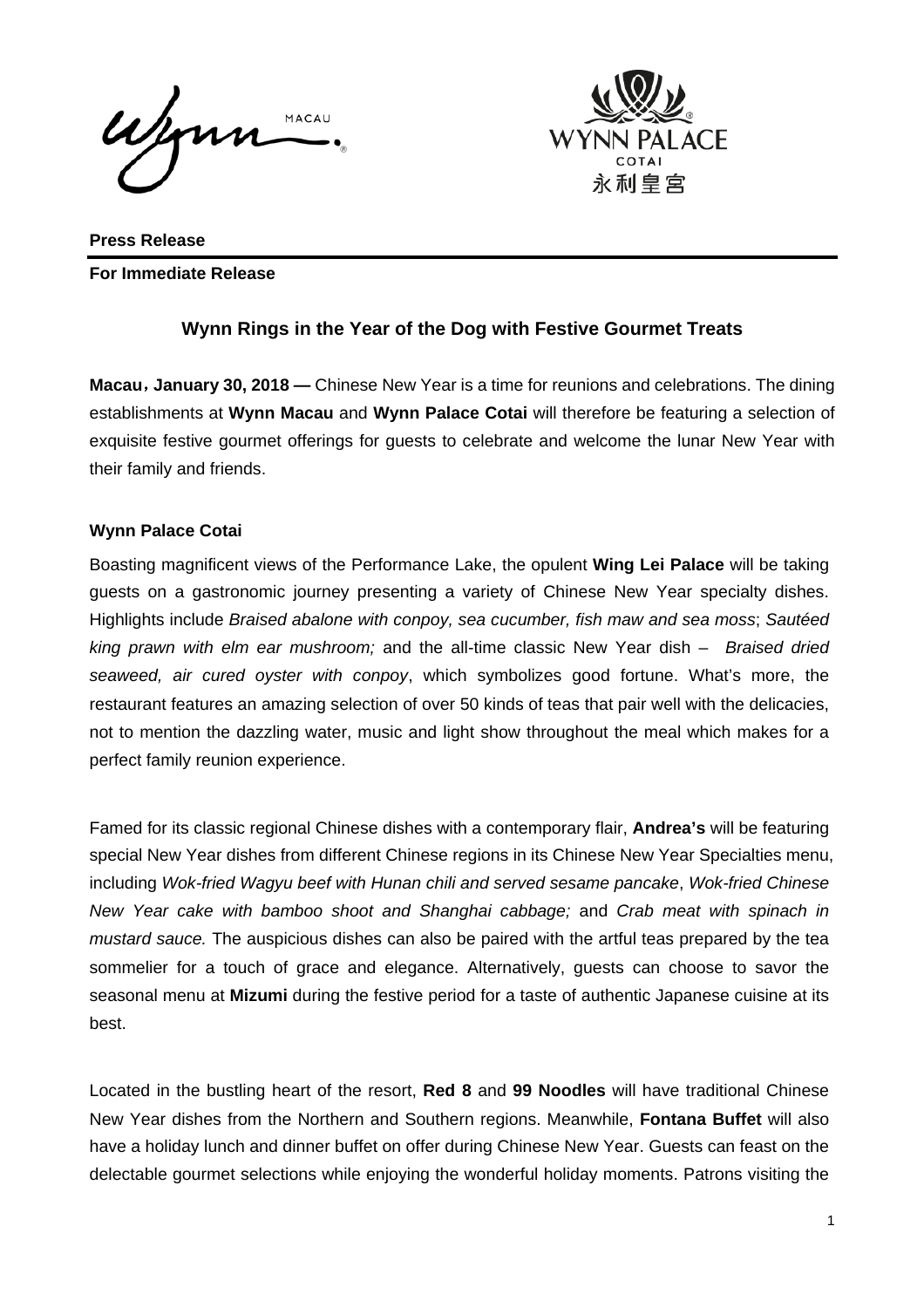Wynn MACAU



resort during the festive period will also be able to receive blessings from the God of Fortune and the Lion Dance inside the restaurants.

### **Wynn Macau**

Awarded Michelin two stars for six consecutive years, the acclaimed **Golden Flower** will be offering a series of auspicious dishes in celebration of Chinese New Year. Premium offerings include the *"Prosperous family" – Supreme soup with fresh abalone, fish maw, prawn and sea cucumber*; and *Deep-fried glutinous rice cake in Beijing style,* which signify great blessings to guests.

Wynn Macau's signature Cantonese restaurant, **Wing Lei**, will be presenting festive à la carte dishes and dim sum like *Sautéed Macau sole fillet with crispy bones*; *Braised dried oyster, conpoy, mixed vegetables and mushrooms in casserole; Braised pork knuckles with abalone, sea cucumber, conpoy and black moss;* and *Poached sea limpet, dried oyster and red cherry shrimp in chili oil*. Guests will be able to fully experience the delicate culinary art of Cantonese cuisine and its distinctive flavors.

The lively and almost whimsical **Red 8** and **99 Noodles** will be offering Chinese New Year Specialties menus to delight gourmands. Moreover, guests can indulge in the extensive selection of international delicacies presented at the Festive Dinner Buffet at **Café Esplanada**.

Festive cake is a must when it comes to Chinese New Year celebration. The four well-loved Traditional New Year Cakes will be available again this year at Wynn, including the classic turnip cake and taro cake (MOP 338 per box), as well as the sweet coconut cake and water chestnut cake (MOP 288 per box). Made with the finest ingredients, the Chinese New Year cakes and vouchers can be purchased at **Wing Lei** in Wynn Macau and **Sweets** in Wynn Palace from February 1 to 15 for convenient gifting to family and friends. Vouchers are also available at **Buns & Bubbles** in Wynn Palace.

**Wynn Palace:** For dining enquiries and reservations, please call (853) 8889 3663 **Wynn Macau:** For dining enquiries and reservations, please call (853) 8986 3663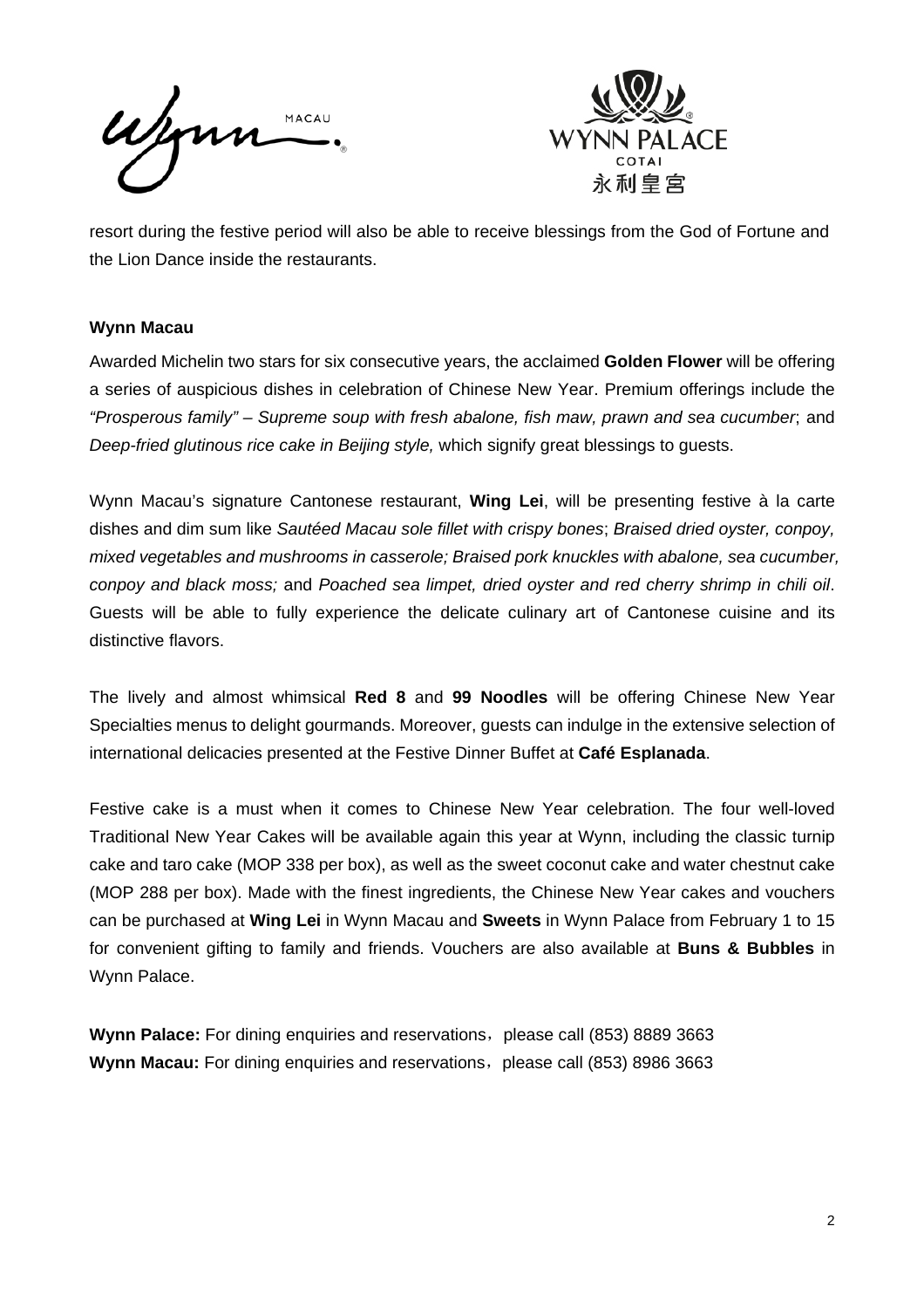



### **ABOUT WYNN MACAU**

Wynn Macau is a luxury hotel and casino resort in the Macau Special Administrative Region of the People's Republic of China with two iconic towers featuring a total of 1,008 spacious rooms and suites, approximately 281,000 square feet of casino space, over 59,000 square feet of retail space, eight casual and fine dining restaurants, two spas, a salon and a pool. The resort proudly boasts three distinct entertainment experiences, including Macau's only choreographed Performance Lake, blending lofty plumes of water, gracefully choreographed music from Broadway tunes to renowned Chinese songs, powerful LED lights and fire effects.

Wynn Macau is operated by international resort developer Wynn Resorts, recipient of more Forbes Travel Guide Five Star Awards than any other independent hotel company in the world. Wynn Macau is the only Resort in the world with 8 Forbes Five-Star Awards, garnering Five-Star awards for its hotel, restaurants and spas. Wynn Macau opened on September 6, 2006 and its second tower – Encore opened on April 21, 2010. For more information on Wynn Macau, visit http://www.wynnmacaupressroom.com.

### **ABOUT WYNN PALACE**

Wynn Palace is the second luxury integrated resort from international resort developer Wynn Resorts in the Macau Special Administrative Region of the People's Republic of China, following the launch of Wynn Macau. Located in the Cotai area, it features a 28-storey hotel with 1,706 exquisitely furnished rooms, suites and villas, versatile meeting facilities, over 106,000 square feet of renowned luxury retail, 11 casual and fine dining restaurants, Macau's largest spa, a salon, a pool and approximately 420,000 square feet of casino space. The resort also features a variety of entertainment experiences, including the dazzling 8-acre Performance Lake that mesmerizes guests with a choreographed display of water, music and light, the unique SkyCab, spectacular, large-scale floral displays by renowned designer Preston Bailey and an extensive collection of art works by some of the world's leading artists.

Wynn Resorts is the recipient of more Forbes Travel Guide Five Star Awards than any other independent hotel company in the world. Wynn Palace opened on August 22, 2016. For more information on Wynn Palace, visit http://www.wynnpalace.com.

 $-$ End $-$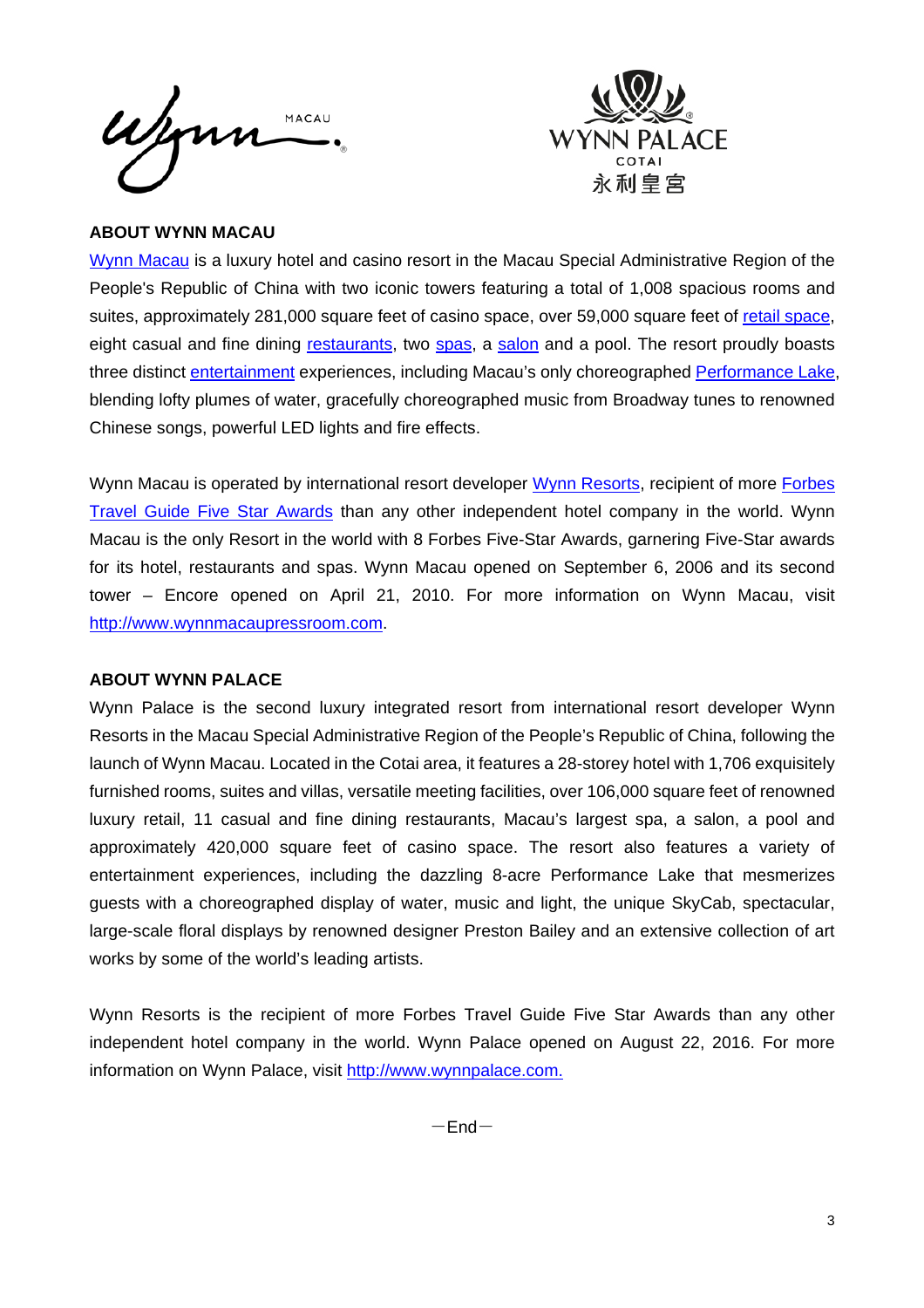Wynn MACAU  $\overline{\phantom{a}}$ 



**For media enquiries, please contact:** 

Serena Chin, Assistant Director – Public Relations Tel: 853 8889 3909 Email: serena.chin@wynnmacau.com

Queenie Lei, Officer– Public Relations Tel: 853 8889 3906 Email: queenie.lei@wynnpalace.com

# **Appendix:**

Dining Offers:

| <b>Wynn Palace Cotai</b>                    |                                                   |
|---------------------------------------------|---------------------------------------------------|
| <b>Wing Lei Palace</b>                      | Andrea's                                          |
| <b>Chinese New Year Specialties</b>         | <b>Chinese New Year Specialties</b>               |
| Date: February 15 - March 2                 | Date: February 15 - March 2                       |
| Time: $10:30 - 22:30$ (February $16 - 22$ ) | Time: $11:30 - 15:30$ (February $16 - 25$ )       |
| $11:30 - 15:00 / 17:30 - 22:30$             | $17:30 - 22:30$                                   |
| Mizumi                                      | <u>Red 8</u>                                      |
| Seasonal Menu                               | <b>Chinese New Year Specialties</b>               |
| Date: February 15 - March 2                 | Date: February 15 to March 2                      |
| Time: 11:30 - 15:30 (February 16 to 25)     | Time: 24 hours daily                              |
| $17:30 - 23:00$                             |                                                   |
| 99 Noodles                                  | <b>Fontana Buffet</b>                             |
| <b>Chinese New Year Specialties</b>         | <b>Festive Lunch and Dinner Buffet</b>            |
| Date: February 15 - March 2                 | Date: February 15 - 19                            |
| Time: 10:00 - 02:00                         | Lunch: $11:30 - 15:00$                            |
|                                             | Price: MOP388* per adult                          |
|                                             | MOP198* per child                                 |
|                                             | Dinner: $17:30 - 20:00$ (1 <sup>st</sup> seating) |
|                                             | $20:30 - 23:00$ (2 <sup>nd</sup> seating)         |
|                                             | Price: MOP688* per adult                          |
|                                             | MOP350* per child                                 |